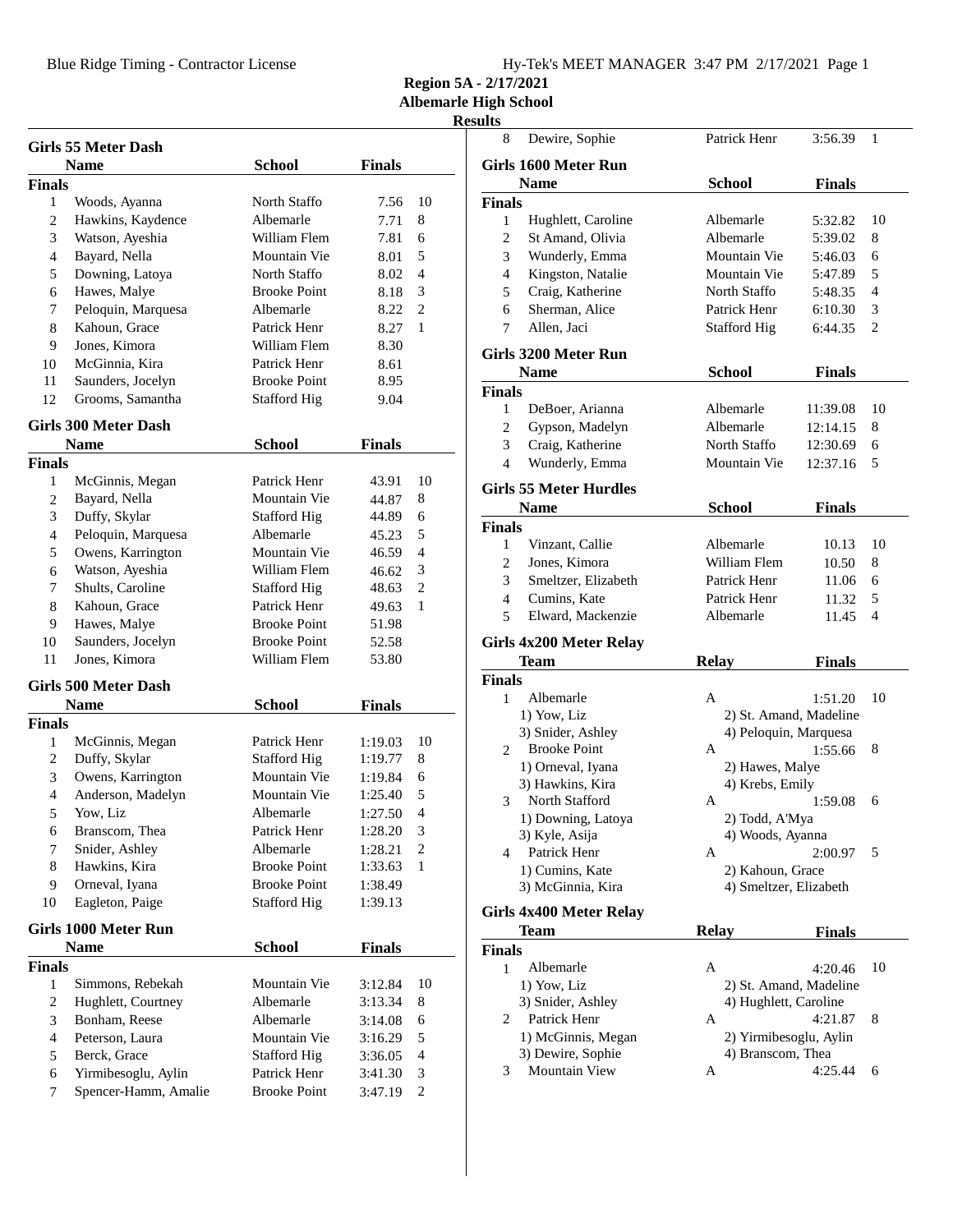$\overline{a}$ 

|                   |                                   |                       |                      |        | <b>Results</b>      |                                           |                                     |                    |                |
|-------------------|-----------------------------------|-----------------------|----------------------|--------|---------------------|-------------------------------------------|-------------------------------------|--------------------|----------------|
|                   | Finals  (Girls 4x400 Meter Relay) |                       |                      |        | 2                   | Taylor, Christopher                       | North Staffo                        | 6.61               | 8              |
|                   | <b>Team</b>                       | Relay                 | <b>Finals</b>        |        | 3                   | Martinez, Nigel                           | North Staffo                        | 6.83               | 6              |
| 4                 | Stafford High School              | A                     | 4:32.91              | 5      | 4                   | Taylor, Carmelo                           | Patrick Henr                        | 6.87               | 5              |
|                   | 1) Harris, Annabelle              | 2) Shults, Caroline   |                      |        | 5                   | Penn, Steven                              | Patrick Henr                        | 7.03               | $\overline{4}$ |
|                   | 3) Eagleton, Paige                | 4) Duffy, Skylar      |                      |        | 6                   | Boni, Jean-Bandama                        | <b>Stafford Hig</b>                 | 7.14               | 3              |
|                   | Girls 4x800 Meter Relay           |                       |                      |        | 7                   | Breeden, Jackson                          | <b>Brooke Point</b>                 | 7.24               | $\overline{2}$ |
|                   | <b>Team</b>                       | <b>Relay</b>          | <b>Finals</b>        |        | 8                   | Long, Erik                                | Albemarle                           | 7.37               | $\mathbf{1}$   |
| <b>Finals</b>     |                                   |                       |                      |        | 9                   | Mensah, Eric                              | Mountain Vie                        | 7.39               |                |
| $\mathbf{1}$      | Albemarle                         | A                     | 10:11.12             | 10     | 10                  | Hyman, Isaiah                             | <b>Brooke Point</b>                 | 7.41               |                |
|                   | 1) DeBoer, Arianna                | 2) Hughlett, Courtney |                      |        | 11                  | Harrington, Xavier                        | William Flem                        | 7.59               |                |
|                   | 3) Hughlett, Caroline             | 4) Bonham, Reilly     |                      |        |                     | <b>Boys 300 Meter Dash</b>                |                                     |                    |                |
| 2                 | Patrick Henr                      | A                     | 11:05.52             | 8      |                     | <b>Name</b>                               | <b>School</b>                       | <b>Finals</b>      |                |
|                   | 1) Yirmibesoglu, Aylin            | 2) Branscom, Thea     |                      |        | <b>Finals</b>       |                                           |                                     |                    |                |
|                   | 3) Dewire, Sophie                 | 4) Sherman, Alice     |                      |        | 1                   | Taylor, Carmelo                           | Patrick Henr                        | 37.07              | $\mathbf{1}$   |
| 3                 | <b>Mountain View</b>              | A                     | 11:38.24             | 6      | $\overline{c}$      | Gaymon, Ronald                            | <b>Stafford Hig</b>                 | 38.26              | 8              |
|                   | <b>Girls High Jump</b>            |                       |                      |        | 3                   | Nelson, Christopher                       | William Flem                        | 38.65              | 6              |
|                   | <b>Name</b>                       | <b>School</b>         | <b>Finals</b>        |        | $\overline{4}$      | Richardson, Elias                         | Mountain Vie                        | 38.68              | 5              |
| <b>Finals</b>     |                                   |                       |                      |        | 5                   | Prince, Gloire                            | Albemarle                           | 40.53              | $\overline{4}$ |
| $\mathbf{1}$      | Vinzant, Callie                   | Albemarle             | 4-02.00              | 10     | 6                   | Long, Erik                                | Albemarle                           | 40.66              | 3              |
| $\overline{c}$    | Opoku-Mensah, Casandra            | Mountain Vie          | J4-02.00             | 8      | 7                   | Estes, Daveon                             | <b>Brooke Point</b>                 | 40.90              | $\overline{2}$ |
| $---$             | Amin, Suhani                      | Mountain Vie          | <b>NH</b>            |        | 8                   | Johnson, Davian                           | North Staffo                        | 43.36              | $\mathbf{1}$   |
|                   |                                   |                       |                      |        |                     |                                           |                                     |                    |                |
|                   | <b>Girls Long Jump</b>            |                       |                      |        |                     | <b>Boys 500 Meter Dash</b><br><b>Name</b> | <b>School</b>                       |                    |                |
|                   | <b>Name</b>                       | <b>School</b>         | <b>Finals</b>        |        |                     |                                           |                                     | <b>Finals</b>      |                |
| Finals            |                                   |                       |                      |        | <b>Finals</b>       |                                           |                                     |                    |                |
| 1                 | Snider, Ashley                    | Albemarle             | 15-07.75             | 10     | 1                   | Billings, Aidan                           | Mountain Vie                        | 1:10.23            | $\mathbf{1}$   |
| $\mathfrak{2}$    | Watson, Ayeshia                   | William Flem          | 15-03.75             | 8      | $\overline{c}$<br>3 | Sepulveda, Thomas<br>Cahoon, Noah         | <b>Stafford Hig</b><br>Mountain Vie | 1:11.38<br>1:11.79 | 8              |
| 3                 | Peloquin, Marquesa                | Albemarle             | 14-10.00             | 6      |                     |                                           |                                     |                    | 6<br>5         |
| 4                 | Jones, Kimora                     | William Flem          | 13-08.75             | 5      | 4<br>5              | Gaymon, Ronald<br>Johnson, Davian         | <b>Stafford Hig</b><br>North Staffo | 1:12.31            | $\overline{4}$ |
| 5                 | Opoku-Mensah, Casandra            | Mountain Vie          | 13-05.25             | 4      |                     | Pearl, Garrett                            | <b>Brooke Point</b>                 | 1:14.57            | 3              |
| 6                 | Amin, Suhani                      | Mountain Vie          | 11-10.75             | 3      | 6<br>7              | Leftwich, Tyrece                          | William Flem                        | 1:23.19<br>1:23.90 | $\overline{2}$ |
|                   | <b>Girls Triple Jump</b>          |                       |                      |        |                     |                                           |                                     |                    |                |
|                   | <b>Name</b>                       | <b>School</b>         | <b>Finals</b>        |        |                     | <b>Boys 1000 Meter Run</b>                |                                     |                    |                |
| <b>Finals</b>     |                                   |                       |                      |        |                     | <b>Name</b>                               | <b>School</b>                       | <b>Finals</b>      |                |
| 1                 | Watson, Ayeshia                   | William Flem          | 32-01.00             | 10     | <b>Finals</b>       |                                           |                                     |                    |                |
| $\mathbf{2}$      | Opoku-Mensah, Casandra            | Mountain Vie          | 30-01.50             | 8      | 1                   | Polcha, Justin                            | <b>Stafford Hig</b>                 | 2:59.05            | $\mathbf{1}$   |
| 3                 | Jones, Kimora                     | William Flem          | 29-02.25             | 6      | $\overline{c}$      | Yakulis Jr., Samuel                       | North Staffo                        | 3:00.96            | 8              |
| 4                 | Amin, Suhani                      | Mountain Vie          | 27-00.00             | 5      | 3                   | Petska, Jacob                             | Mountain Vie                        | 3:01.09            | -6             |
|                   | Klosek, Stella                    | Albemarle             | ${\tt FOUL}$         |        | 4                   | Wiley, Misha                              | Patrick Henr                        | 3:03.53            | 5              |
|                   |                                   |                       |                      |        | 5                   | Belt, Russell                             | North Staffo                        | 3:05.06            | 4              |
|                   | <b>Girls Shot Put</b>             |                       |                      |        | 6                   | Swain, Craig                              | Mountain Vie                        | 3:07.89            | 3              |
|                   | <b>Name</b>                       | <b>School</b>         | <b>Finals</b>        |        | 7                   | Reeves, Kamren                            | <b>Stafford Hig</b>                 | $3:10.43$ 2        |                |
| Finals            | Dunbar, Kayla                     | Mountain Vie          |                      | 10     |                     | <b>Boys 1600 Meter Run</b>                |                                     |                    |                |
| $\mathbf{1}$<br>2 | Grooms, Samantha                  | <b>Stafford Hig</b>   | 30-01.50<br>27-08.00 | 8      |                     | <b>Name</b>                               | <b>School</b>                       | <b>Finals</b>      |                |
|                   | Mensah, Elizabeth                 | Mountain Vie          |                      |        | <b>Finals</b>       |                                           |                                     |                    |                |
| 3<br>4            | Kahoun, Grace                     | Patrick Henr          | 27-01.00<br>21-08.00 | 6<br>5 | 1                   | Polcha, Justin                            | <b>Stafford Hig</b>                 | 4:46.52            | $\mathbf{1}$   |
|                   | Krebs, Emily                      | <b>Brooke Point</b>   | 19-03.50             | 4      | $\boldsymbol{2}$    | Swain, Craig                              | Mountain Vie                        | 4:47.52            | 8              |
| 5<br>6            | Maxwell, Abigail                  | <b>Brooke Point</b>   | 18-06.50             | 3      | 3                   | Yakulis Jr., Samuel                       | North Staffo                        | 4:47.76            | 6              |
|                   |                                   |                       |                      |        | 4                   | Williams, Edward                          | Patrick Henr                        | 4:49.05            | 5              |
|                   | <b>Boys 55 Meter Dash</b>         |                       |                      |        | 5                   | McClung, Luke                             | Albemarle                           | 5:02.15            | $\overline{4}$ |
|                   | <b>Name</b>                       | <b>School</b>         | <b>Finals</b>        |        | 6                   | Wiley, Misha                              | Patrick Henr                        | 5:02.34            | 3              |
| Finals            |                                   |                       |                      |        | 7                   | Grubbs, Adrian                            | Albemarle                           | 5:08.25            | 2              |
| $\mathbf{1}$      | Jones, Micah                      | William Flem          | 6.59                 | 10     | 8                   | Mott, William                             | North Staffo                        | $5:18.99$ 1        |                |

| Hy-Tek's MEET MANAGER 3:47 PM 2/17/2021 Page 2 |  |  |
|------------------------------------------------|--|--|
| .                                              |  |  |

**Region 5A - 2/17/2021**

**Albemarle High School**

| 2                | Taylor, Christopher            | North Staffo        | 6.61          | 8                   |
|------------------|--------------------------------|---------------------|---------------|---------------------|
| 3                | Martinez, Nigel                | North Staffo        | 6.83          | 6                   |
| 4                | Taylor, Carmelo                | Patrick Henr        | 6.87          | 5                   |
| 5                | Penn, Steven                   | Patrick Henr        | 7.03          | 4                   |
| 6                | Boni, Jean-Bandama             | <b>Stafford Hig</b> | 7.14          | 3                   |
| 7                | Breeden, Jackson               | <b>Brooke Point</b> | 7.24          | $\overline{2}$      |
| 8                | Long, Erik                     | Albemarle           | 7.37          | 1                   |
| 9                | Mensah, Eric                   | Mountain Vie        | 7.39          |                     |
| 10               | Hyman, Isaiah                  | <b>Brooke Point</b> | 7.41          |                     |
| 11               | Harrington, Xavier             | William Flem        | 7.59          |                     |
|                  | <b>Boys 300 Meter Dash</b>     |                     |               |                     |
|                  | <b>Name</b>                    | <b>School</b>       | <b>Finals</b> |                     |
| Finals           |                                |                     |               |                     |
| 1                | Taylor, Carmelo                | Patrick Henr        | 37.07         | 10                  |
| $\overline{c}$   | Gaymon, Ronald                 | <b>Stafford Hig</b> | 38.26         | 8                   |
| 3                | Nelson, Christopher            | William Flem        | 38.65         | 6                   |
| $\overline{4}$   | Richardson, Elias              | Mountain Vie        | 38.68         | 5                   |
| 5                | Prince, Gloire                 | Albemarle           | 40.53         | $\overline{4}$      |
| 6                | Long, Erik                     | Albemarle           | 40.66         | 3                   |
| $\boldsymbol{7}$ | Estes, Daveon                  | <b>Brooke Point</b> | 40.90         | $\overline{2}$      |
| 8                | Johnson, Davian                | North Staffo        | 43.36         | $\mathbf{1}$        |
|                  | <b>Boys 500 Meter Dash</b>     |                     |               |                     |
|                  | <b>Name</b>                    | <b>School</b>       | <b>Finals</b> |                     |
| Finals           |                                |                     |               |                     |
| $\mathbf{1}$     | Billings, Aidan                | Mountain Vie        | 1:10.23       | 10                  |
| $\overline{c}$   | Sepulveda, Thomas              | <b>Stafford Hig</b> | 1:11.38       | 8                   |
| 3                | Cahoon, Noah                   | Mountain Vie        | 1:11.79       | 6                   |
| 4                | Gaymon, Ronald                 | Stafford Hig        | 1:12.31       | 5                   |
| 5                | Johnson, Davian                | North Staffo        | 1:14.57       | $\overline{4}$      |
| 6                | Pearl, Garrett                 | <b>Brooke Point</b> | 1:23.19       | 3                   |
| 7                | Leftwich, Tyrece               | William Flem        | 1:23.90       | 2                   |
|                  | Boys 1000 Meter Run            |                     |               |                     |
|                  | <b>Name</b>                    | School              | Finals        |                     |
| Finals           |                                |                     |               |                     |
| 1                | Polcha, Justin                 | <b>Stafford Hig</b> | 2:59.05       | 10                  |
| $\overline{c}$   | Yakulis Jr., Samuel            | North Staffo        | 3:00.96       | 8                   |
| 3                | Petska, Jacob                  | Mountain Vie        | 3:01.09       | 6                   |
| 4                | Wiley, Misha                   | Patrick Henr        | 3:03.53       | 5                   |
| 5                | Belt, Russell                  | North Staffo        | 3:05.06       | 4                   |
| 6                | Swain, Craig                   | Mountain Vie        | 3:07.89       | 3                   |
| 7                | Reeves, Kamren                 | <b>Stafford Hig</b> | 3:10.43       | 2                   |
|                  |                                |                     |               |                     |
|                  | <b>Boys 1600 Meter Run</b>     |                     |               |                     |
|                  | <b>Name</b>                    | <b>School</b>       | <b>Finals</b> |                     |
| Finals           |                                | <b>Stafford Hig</b> |               | 10                  |
| 1                | Polcha, Justin<br>Swain, Craig | Mountain Vie        | 4:46.52       | 8                   |
| 2<br>3           | Yakulis Jr., Samuel            | North Staffo        | 4:47.52       | 6                   |
| $\overline{4}$   |                                | Patrick Henr        | 4:47.76       |                     |
| 5                | Williams, Edward               |                     | 4:49.05       | 5<br>$\overline{4}$ |
|                  | McClung, Luke                  | Albemarle           | 5:02.15       |                     |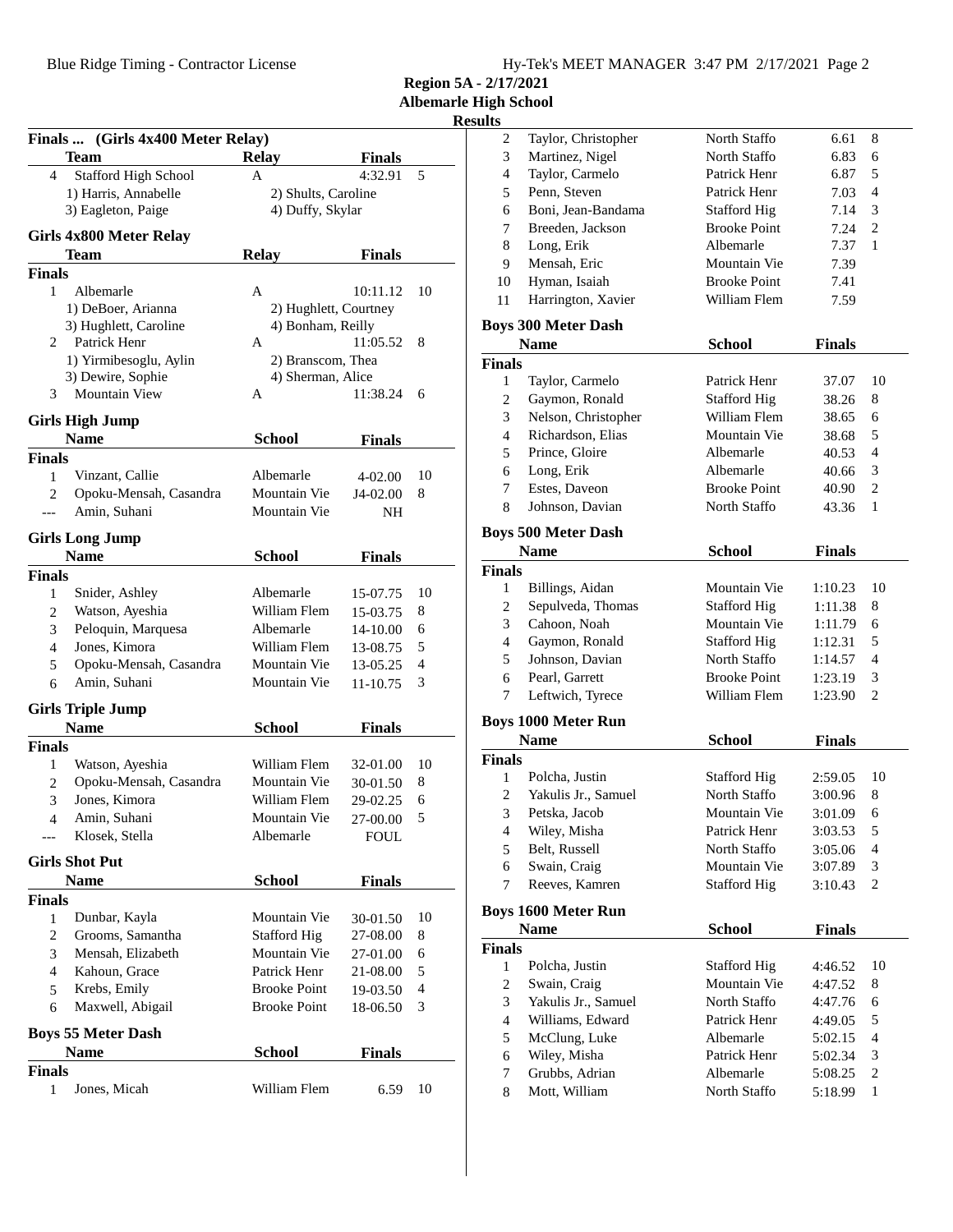**Region 5A - 2/17/2021**

**Albemarle High School**

## **Results**

|                | Finals  (Boys 1600 Meter Run) |                                    |                        |                |
|----------------|-------------------------------|------------------------------------|------------------------|----------------|
|                | <b>Name</b>                   | <b>School</b>                      | <b>Finals</b>          |                |
| 9              | Braun, Hayden                 | <b>Brooke Point</b>                | 5:53.21                |                |
|                | <b>Boys 3200 Meter Run</b>    |                                    |                        |                |
|                | <b>Name</b>                   | <b>School</b>                      | <b>Finals</b>          |                |
| <b>Finals</b>  |                               |                                    |                        |                |
| 1              | LeCain, Noah                  | North Staffo                       | 10:11.41               | 10             |
| 2              | Webb, Joshua                  | North Staffo                       | 10:25.56               | 8              |
| 3              | Putka, Ben                    | <b>Stafford Hig</b>                | 10:33.75               | 6              |
| $\overline{4}$ | Schilling, Charles            | Mountain Vie                       | 10:34.41               | 5              |
| 5              | Williams, Edward              | Patrick Henr                       | 11:09.70               | $\overline{4}$ |
| 6              | DeBoer, Kuyper                | Albemarle                          | 11:13.46               | 3              |
| 7              | Caley, Andrew                 | <b>Brooke Point</b>                | 11:31.35               | $\overline{c}$ |
| 8              | MacDonald, Chris              | Albemarle                          | 12:10.27               | 1              |
|                | <b>Boys 55 Meter Hurdles</b>  |                                    |                        |                |
|                | <b>Name</b>                   | <b>School</b>                      | Finals                 |                |
| <b>Finals</b>  |                               |                                    |                        |                |
| 1              | Jones, Micah                  | William Flem                       | 8.06                   | 10             |
| 2              | Penn, John                    | Patrick Henr                       | 8.57                   | 8              |
| 3              | Mas, Emilio                   | <b>Brooke Point</b>                | 9.92                   | 6              |
| 4              | Anderson, Jayden              | <b>Brooke Point</b>                | 11.08                  | 5              |
|                | <b>Boys 4x200 Meter Relay</b> |                                    |                        |                |
|                | Team                          | <b>Relay</b>                       | <b>Finals</b>          |                |
| <b>Finals</b>  |                               |                                    |                        |                |
| 1              | Patrick Henr                  | A                                  | 1:38.10                | 10             |
|                | 1) Penn, Steven               | 2) Taylor, Carmelo                 |                        |                |
|                | 3) Penn, John                 | 4) Alonzo, Daniel                  |                        |                |
| $\overline{2}$ | <b>Brooke Point</b>           | A                                  | 1:40.05                | 8              |
|                | 1) Lane, Nathan               | 2) Zelaya, Giovanni                |                        |                |
|                | 3) Estes, Daveon              | 4) Breeden, Jackson                |                        |                |
| 3              | North Stafford                | A                                  | 1:41.03                | 6              |
|                | 1) Green, Jahiem              | 2) Martinez, Nigel                 |                        |                |
|                | 3) Ivey, Joshua               |                                    | 4) Taylor, Christopher |                |
| 4              | Albemarle                     | A                                  | 1:41.28                | 5              |
|                | 1) Marshall, Zane             | 2) Long, Erik                      |                        |                |
|                | 3) Prince, Gloire             | 4) Skadron, Micah                  |                        |                |
| 5              | Mountain View                 | А                                  | 1:50.09                | 4              |
|                | <b>Boys 4x400 Meter Relay</b> |                                    |                        |                |
|                | Team                          | <b>Relay</b>                       | <b>Finals</b>          |                |
| <b>Finals</b>  |                               |                                    |                        |                |
| 1              | Mountain View                 | A                                  | 3:41.22                | 10             |
| 2              | <b>Stafford High School</b>   | A                                  | 3:41.67                | 8              |
|                | 1) Barham, Tyler              |                                    | 2) Boni, Jean-Bandama  |                |
|                | 3) Sepulveda, Thomas          | 4) Gaymon, Ronald                  |                        |                |
| 3              | William Fleming               | A                                  | 3:51.92                | 6              |
| 4              | <b>Brooke Point</b>           | A                                  |                        | 5              |
|                | 1) Thomas, Jordell            |                                    | 4:01.90                |                |
|                | 3) Pearl, Garrett             | 2) Ramos, Logan<br>4) Lane, Nathan |                        |                |
|                |                               |                                    |                        |                |

|                | <b>Boys 4x800 Meter Relay</b>       |                     |                        |                |
|----------------|-------------------------------------|---------------------|------------------------|----------------|
|                | Team                                | <b>Relay</b>        | <b>Finals</b>          |                |
| <b>Finals</b>  |                                     |                     |                        |                |
| 1              | North Stafford                      | А                   | 8:49.03                | 10             |
|                | 1) Belt, Russell                    | 2) Webb, Joshua     |                        |                |
|                | 3) LeCain, Noah                     |                     | 4) Yakulis Jr., Samuel |                |
| 2              | Albemarle                           | A                   | 8:54.33                | 8              |
|                | 1) Hartogensis, Jake                |                     | 2) Pellissier, Chris   |                |
|                | 3) Teweles, Brian                   |                     | 4) Drumheller, Austin  |                |
| 3              | <b>Mountain View</b>                | А                   | 9:09.31                | 6              |
| 4              | <b>Brooke Point</b>                 | A                   | 9:18.54                | 5              |
|                | 1) Andros, Liam                     | 2) Andros, Logan    |                        |                |
|                | 3) Caley, Andrew                    |                     | 4) Thomas, Jordell     |                |
| 5              | <b>Stafford High School</b>         | А                   | 9:32.84                | 4              |
|                | 1) Reeves, Kamren                   | 2) Herbert, Owen    |                        |                |
|                | 3) Meline, Nathan                   |                     | 4) Godsey, Nathan      |                |
|                | <b>Boys High Jump</b>               |                     |                        |                |
|                | Name                                | School              | <b>Finals</b>          |                |
| <b>Finals</b>  |                                     |                     |                        |                |
| 1              | Jones, Micah                        | William Flem        | 5-10.00                | 10             |
| 2              | Annor, Reginald                     | Mountain Vie        | 5-08.00                | 8              |
| 3              | Andros, Logan                       | <b>Brooke Point</b> | 5-06.00                | 6              |
|                | Andros, Liam                        | <b>Brooke Point</b> | NΗ                     |                |
|                | <b>Boys Long Jump</b>               |                     |                        |                |
|                | <b>Name</b>                         | <b>School</b>       | <b>Finals</b>          |                |
| <b>Finals</b>  |                                     |                     |                        |                |
| 1              | Jones, Micah                        | William Flem        | 21-11.50               | 10             |
| 2              | Nelson, Christopher                 | William Flem        | 19-03.75               | 8              |
| 3              | Richardson, Elias                   | Mountain Vie        | 18-08.00               | 6              |
| 4              | Riley, Michael                      | <b>Brooke Point</b> | 18-03.75               | 5              |
| 5              | Mas, Emilio                         | <b>Brooke Point</b> | 17-04.50               | 4              |
|                | <b>Boys Triple Jump</b>             |                     |                        |                |
|                | Name                                | School              | Finals                 |                |
| <b>Finals</b>  |                                     |                     |                        |                |
| 1              | Jones, Micah                        | William Flem        | 41-01.00               | 10             |
| 2              | Barham, Tyler                       | <b>Stafford Hig</b> | J41-01.00              | 8              |
| 3              | Nelson, Christopher                 | William Flem        | 39-10.00               | 6              |
| $\overline{4}$ | Richardson, Elias                   | Mountain Vie        | 39-03.50               | 5              |
| 5              | Riley, Michael                      | <b>Brooke Point</b> | 37-06.00               | 4              |
| 6              | Johnson, Camren                     | <b>Brooke Point</b> | 36-03.50               | 3              |
|                |                                     |                     |                        |                |
|                | <b>Boys Shot Put</b><br><b>Name</b> | <b>School</b>       | <b>Finals</b>          |                |
| <b>Finals</b>  |                                     |                     |                        |                |
| 1              | Mensah, Eric                        | Mountain Vie        | 40-07.00               | 10             |
| $\overline{c}$ | Watson, Justin                      | Mountain Vie        | 40-02.00               | 8              |
| 3              | Poindexter, Tylertyriq              | William Flem        | 36-08.00               | 5.5            |
| 3              | Jaredic, Kevin                      | Albemarle           | 36-08.00               | 5.5            |
| 5              | Riley, Michael                      | <b>Brooke Point</b> | 34-02.00               | $\overline{4}$ |
| 6              | Harrington, Xavier                  | William Flem        | 32-05.00               | 3              |
|                |                                     |                     |                        |                |